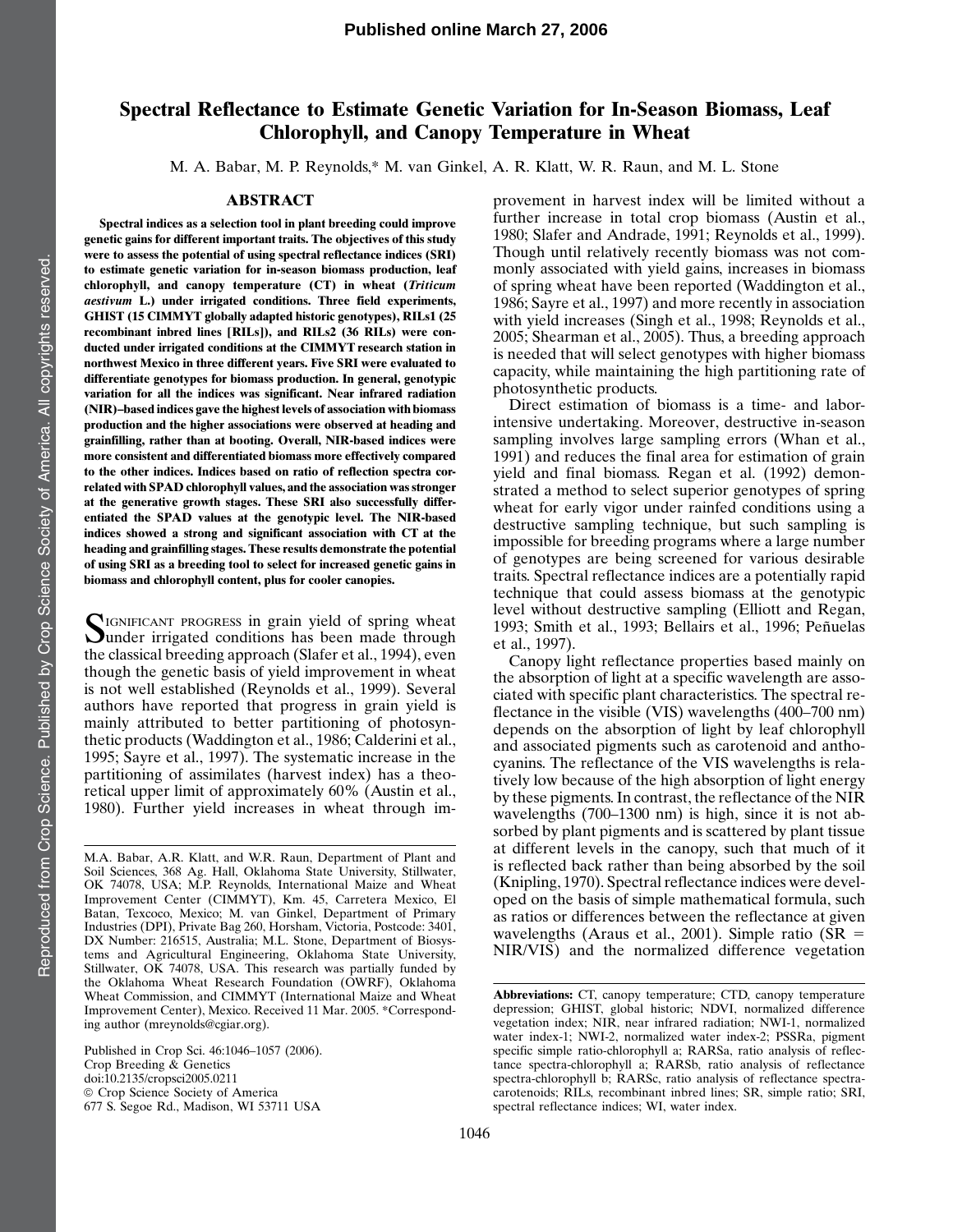index  $[NDVI = (NIR - VIS)/(NIR + VIS)]$  were the first developed SRI, and they combined information from the VIS and NIR wavelengths. These indices were used to predict different vegetative parameters, such as green biomass and green leaf area index. Spectral reflectance indices have been developed based only on VIS, such as the photochemical reflectance index [PRI =  $(R<sub>531</sub> - R<sub>531</sub>)$  $R_{570}$ )/( $R_{531} + R_{570}$ )] to assess radiation use efficiency by the plants (Peñuelas et al., 1995), and also only on NIR, such as the water index (WI =  $R_{970}/R_{900}$ ) to assess water status of the canopy (Peñuelas et al., 1993).

Spectral reflectance indices have proven to be useful in the assessment of early biomass and vigor of different wheat genotypes (Elliott and Regan, 1993; Bellairs et al., 1996). Their studies were performed mainly under waterlimiting conditions and with measurements taken at early growth stages to measure early vigor. The most widely used SRI, the NDVI and the SR, were not able to predict the variations in biomass successfully when estimated at later growth stages in durum wheat (Aparicio et al., 2000, 2002). Therefore, it is necessary to investigate the reflectance at other wavelengths to verify if there is a relationship between biomass and SRI, which may provide an indirect selection tool to differentiate spring wheat genotypes for biomass production.

Spectral reflectance indices based on visible wavelengths have also been developed to estimate the concentration of different leaf pigments such as chlorophyll and carotenoids. Chappelle et al. (1992) developed ratio analysis of reflectance spectra indices (RARS) to estimate chlorophyll-a, chlorophyll-b, and carotenoids based on the reflectance of light at different visible wavelengths (500, 650, 675, 700 nm) in soybean leaves. Later Blackburn (1998) used reflectance at 680 and 800 nm to estimate chlorophyll-a concentration, and showed that the combination of these wavelengths significantly improved the relationship with chlorophyll-a compared to the indices developed by Chappelle et al. (1992). A handheld portable SPAD chlorophyll meter has also been used to estimate chlorophyll concentration. SPAD chlorophyll meter readings have been shown to be strongly associated with extracted chlorophyll from the plants (Yadava, 1986; Dwyer et al., 1991). The relationship between spectral indices (RARS) and the SPAD chlorophyll meter values were never verified at the genotypic level. It is worthwhile to verify the relationship between the RARS indices and SPAD chlorophyll meter values in different growth stages at the genotypic level, so that breeders can quantitatively assess important physiological traits like stay-green to improve the productivity of the genotypes.

The WI, calculated from the reflected light at 900 and 970 nm, is an indicator of plant water status at both the leaf and canopy level (Peñuelas et al., 1993, 1997). It can assess the changes of relative water content, leaf water potential, stomatal conductance, and canopy temperature depression (CTD) when water stress becomes considerable (Peñuelas et al., 1993). Wheat genotypes with higher grain yield have been demonstrated to have a cooler canopy under irrigated conditions (Fischer et al., 1998). A significant positive correlation between WI and

CTD was reported in spring wheat under irrigation by Gutierrez-Rodriguez et al. (2004), but the study was conducted with a small number of unrelated genotypes. The correlation between WI and CTD in different generations of the breeding population and with stable adapted genotypes may provide a true genetic relationship between these two physiological parameters, and the information could be useful for plant breeders in selecting genotypes with higher productive capacity.

Thus, the objectives of the present study were to (i) evaluate the correlation of the most widely used SRI, NDVI and SR, with the biomass production of a large number of bread wheat genotypes under near optimum N and irrigation levels at different stages of development; (ii) derive new SRI that better differentiate genotypes with higher biomass production capacity; (iii) calculate the association of chlorophyll concentration estimated by the SPAD chlorophyll meter and the spectral indices based on the visible wavelengths; and (iv) determine the relationship between CT and the WI at the genotypic level.

#### MATERIALS AND METHODS

One experiment (GHIST) was conducted for 3 yr (years 2001–2002, 2002–2003, and 2003–2004), and two experiments (RILs1 and RILs2) were conducted for 2 yr (years 2002–2003 and 2003–2004) under irrigated conditions at the CIMMYT (International Maize and Wheat Improvement Center) experimental station near Ciudad Obregon in Sonora, Mexico  $(27°33' N, 109°09' W, 38 m$  above sea level). The soil type at the experimental station is coarse sandy clay, mixed montmorillonitic type caliciorthid, low in organic matter and slightly alkaline (pH 7.7) in nature (Sayre et al., 1997). The weather is mostly sunny and dry during the winter cropping cycle (November–April). The experiments were planted on raised beds and each 5-m plot consisted of two beds. The width of the beds was 80 cm. Each plot area was  $8.0 \text{ m}^2$  (1.6 by 5 m). In the first 2 yr, three rows were planted on each bed with 15-cm distance between rows. In the third year, two rows were planted on the beds with 20-cm row spacing.

The seeding rate for each experiment was 78 kg ha<sup>-1</sup>. Nitrogen and P were applied to the plots at the rate of 200 kg ha<sup>-1</sup> and 26 kg ha<sup>-1</sup>, respectively. During the first 2 yr, 150 kg N and all of the P were applied during land preparation, and 50 kg N was applied in the second week of January, coinciding with the first node growth stage and the second supplementary irrigation. In the third year, the same procedure was followed, but half of the total dosage of N was applied before planting and half with the second supplementary irrigation. A total of five supplementary irrigations were applied in the first and third years, and four supplementary irrigations in the second year. Folicur 250EW (25% tebuconazole) was applied twice in every crop cycle, in the second week of February and in the second week of March at the rate of  $0.5 L$  ha<sup>-1</sup> to protect the experimental materials from leaf rust (caused by Puccinia triticina Eriks.).

### Experimental Materials

Experiment 1 (GHIST): This experiment contained 15 widely adapted and unrelated spring bread wheat genotypes developed by the CIMMYT wheat-breeding program over the past 40 yr, released by national programs around the world, and widely grown by the farmers. The genotypes represent the historical success achieved by CIMMYT's breeding program. While all are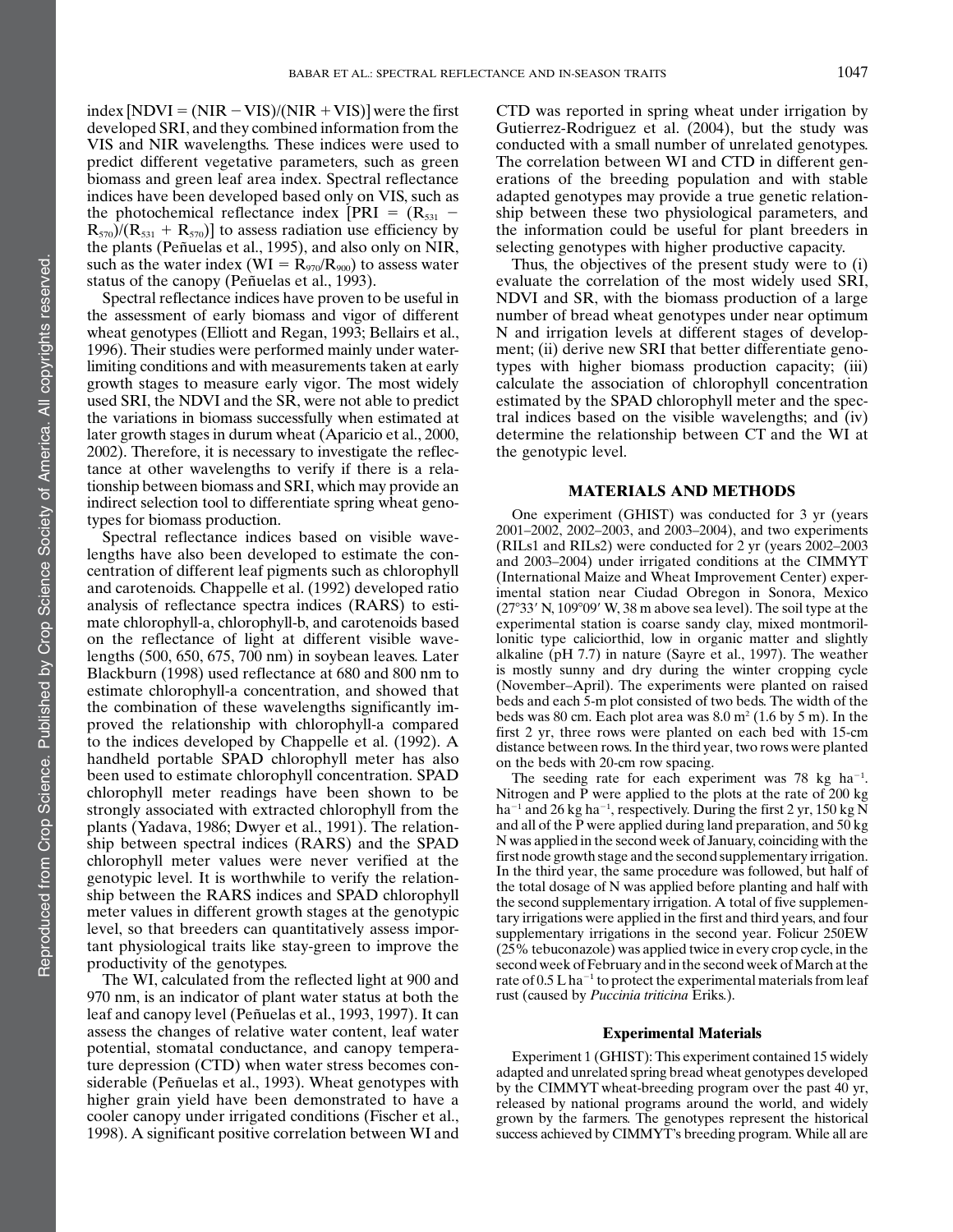high yielding, they vary widely in morphological traits. The genotypes were planted in a 5 by 3  $\alpha$ -lattice design with two replications. In this paper, this experiment is referred to as "GHIST," since it studies a historical set of commercial genotypes.

Experiment 2 (RILs1): This experiment had 25 genotypes, comprising 23 RILs and the two parents ('Sonalika' and 'Attila'). The RILs were random  $F_3$ -derived  $F_6$  and  $F_7$  lines. All plants in the  $F_2$  were bulked. The experiment was planted in a 5 by 5  $\alpha$ -lattice design with two replications. In this paper, this experiment is designated as "RILs1."

Experiment 3 (RILs2): This experiment consisted of a total of 36 genotypes, comprising 34 RILs and the two parents ('Bacanora88' and 'Cndo/R143//Ente/Mexi2/3/Ae. sq.(Taus)/ 4/Weaver). The RILs were developed in the same procedure as described for RILs1. The experiment was planted in a 6 by 6  $\alpha$ -lattice design with two replications. In this paper, this experiment is called "RILs2."

#### Radiometric Measurements

The spectral reflectance measurements were taken by a portable narrow-bandwidth Spectroradiometer (Model Field-Spec UV/VNIR, Analytical Spectral Devices, Boulder, CO) with 25<sup>°</sup> field of view. This instrument can detect reflected light from the canopy ranging from 350 to 1100 nm. Therefore, it covers the visible and part of the NIR portion of the spectrum. The Spectroradiometer gave 512 continuous bands with a sampling interval of 1.43 nm. The Spectroradiometer was connected to a computer, which stored the individual scans for subsequent processing. Each reflectance measurement was the average of 10 scans from an area of 18.94 cm<sup>2</sup> of the plot. The sensor was mounted with the help of a pistol grip 40 to 50 cm above the canopy facing the center of the bed. The Spectroradiometer was calibrated against a white reference plate (BaSO4) after collecting spectral reflectance readings from every 10th plot. The reflectance measurements were taken between 1030 to 1330 h under sunny conditions, and from four different places randomly within each plot. The mean of those four readings were used to calculate the spectral indices.

The spectral reflectance measurements were taken at booting (Zadoks stage 39–47), heading (Zadoks stage 55–69), and grainfilling (Zadoks stage 75–83) in the GHIST experiment for 3 yr (years 2001–2002, 2002–2003, and 2003–2004) and in RILs1 and RILs2 for 1 yr (year 2003–2004) (Zadoks et al., 1974). For the RILs1 and RILs2 in year 2002–2003 the readings were only taken at booting and heading, and not at grainfilling. The genotypes varied among themselves for their growth stages. So the reflectance measurements were taken in different genotypes in different times coinciding with closest possible day to the respective growth stages.

#### Harvest of Biomass

For harvesting biomass, all the plants in a 0.5-m-long area were cut at soil level from one of the two beds of each plot, and harvested area for biomass was  $0.4 \text{ m}^2$  (0.5 by 0.8 m). The spectral reflectance data were taken randomly before harvesting biomass. The biomass cut was done randomly from the middle 3 m of the plot (1-m areas were excluded from both ends of the plot to avoid any border effect) on the same or the closest possible day coinciding with the spectral reflectance measurements. After harvesting of biomass, total fresh weight was taken and a representative sample was oven-dried at  $75^{\circ}$ C for 48 h. The oven-dried weight of biomass was recorded and total dry weight of biomass was estimated from total fresh weight and converted into grams per square meter. Biomass was sampled three times at booting, heading, and grainfilling in the GHIST experiments in both years (2002–2003 and 2003– 2004), and two times (booting and heading) and three times (booting, heading, and grainfilling) for the other two experiments (RILs1 and RILs2) in the years 2002–2003 and 2003– 2004, respectively.

#### Chlorophyll Meter Measurements

A handheld portable SPAD-502 chlorophyll meter (Minolta, Tokyo, Japan) was used to estimate chlorophyll concentration. This instrument provides a convenient means of assessing relative leaf chlorophyll concentration. Fifteen flag leaves were used to take chlorophyll meter readings from each plot at three growth stages (booting, heading, and grainfilling) in the GHIST experiment for 3 yr, and the data presented are the means of the 15 readings for each plot. Chlorophyll meter data were taken on the same day or the closest possible day coinciding with the spectral reflectance measurements.

#### Calculation and Selection of Indices

Initially, different ratios and normalized SRI were calculated using a combination of different visible and NIR wavelengths. Based on these results, two indices (based on NIR) were selected for presentation in this paper. The two indices combined information from 850, 900, and 970 nm. The 970 nm has been reported as a weak water absorption band (Peñuelas et al., 1993), and the other two bands (850 and 900 nm) were used as reference bands to normalize 970 nm. We have referred to these two indices as normalized water index-1 (NWI-1) and normalized water index-2 (NWI-2). Seven other reference indices, including the most widely used NDVI and SR to assess different physiological parameters, were also calculated. The different SRI, which were calculated based on different references, are provided in the Table 1. The above mentioned normalized water indices were calculated as follows:

$$
NWI-1 = (R_{970} - R_{900})/(R_{970} + R_{900}), and
$$
  
\n
$$
NWI-2 = (R_{970} - R_{850})/(R_{970} + R_{850}).
$$

'R' and the subindex in the above formulae indicate the reflectance of light at that specific wavelength (in nm).

### Canopy Temperature

A handheld infrared thermometer (Model AG-42, Telatemperature Crop, Fullerton, CA), with a field of view of  $2.5^{\circ}$ , was used to measure CT  $(°C)$ . The data were taken from the same side of each plot at 1-m distance from the edge and approximately 50 cm above the canopy at an angle of  $30^{\circ}$  to the horizontal. Readings were made between 1300 and 1500 h on sunny days. To avoid the effect of soil temperature on the CT, the data were taken when the infrared thermometer viewed no soil because of high leaf coverage areas. The CT measurements were taken at three different growth stages (booting, heading, and grainfilling) in the year 2003–2004, only at grainfilling in year 2001–2002 and year 2002–2003 in the GHIST experiment, and two times (booting and grainfilling) in RILs1 and RILs2 in the year 2002–2003 and 2003–2004. The data for each plot are the means of two to four sets of readings.

#### Statistical Analysis

Alpha-lattice analyses for biomass, different SRI, SPADchlorophyll meter readings, and RARS and pigment-specific simple ratio chlorophyll-a (PSSRa) indices (combined across different years) were performed using the MIXED procedure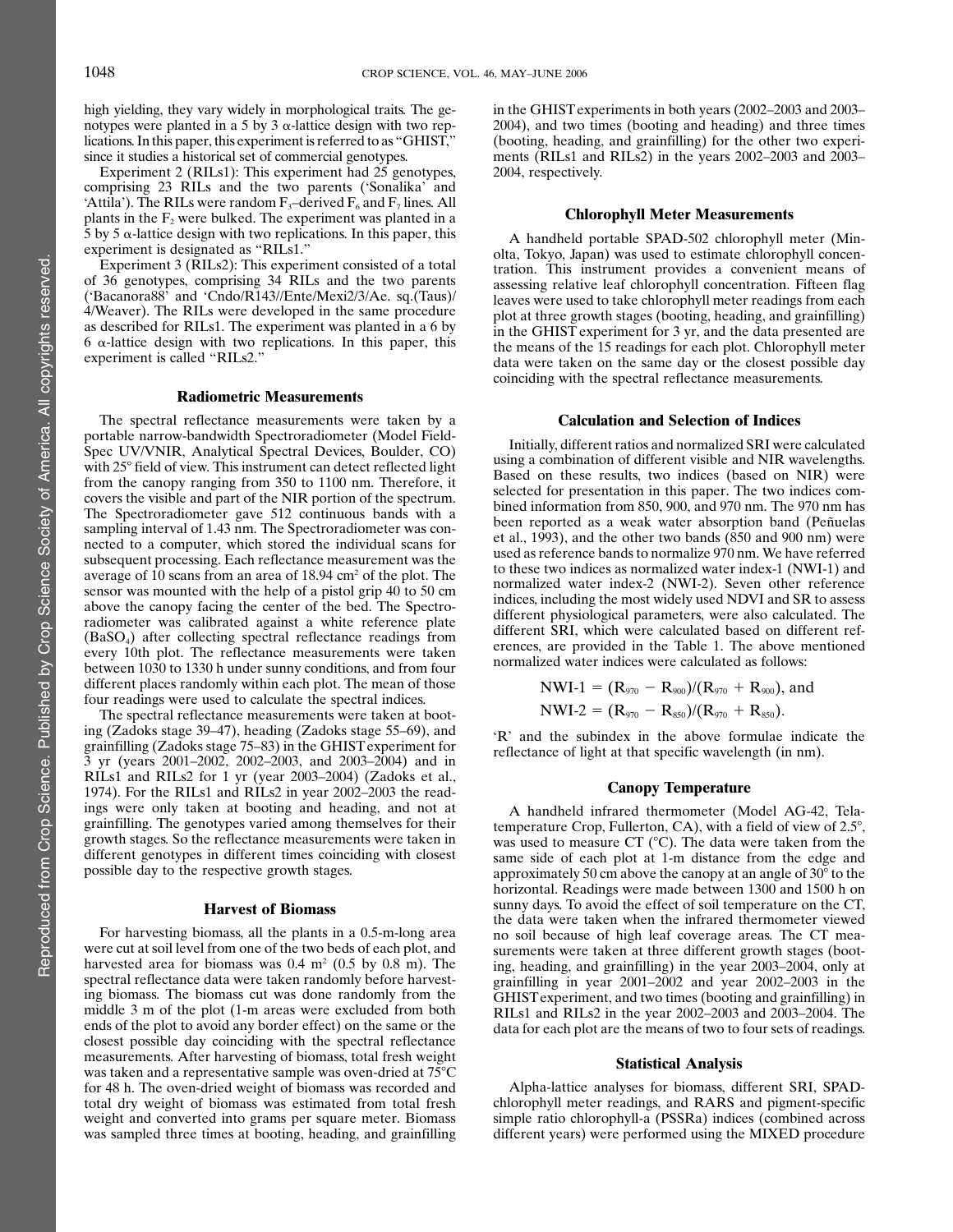Table 1. The formulae, functions, and references of different previously developed spectral reflectance indices, which were used in these studies.

| Spectral<br>reflectance indices                     | Formula†                                        | <b>Function</b>                                          | <b>References</b>                |
|-----------------------------------------------------|-------------------------------------------------|----------------------------------------------------------|----------------------------------|
| Normalized difference<br>vegetation<br>index (NDVI) | $(R_{780} - R_{670})/$<br>$(R_{780} + R_{670})$ | <b>Estimation</b><br>of canopy<br>photosynthetic<br>area | Raun et al.,<br>2001             |
| Simple ratio<br>(SR)                                | $R_{\rm oo0}/R_{\rm oso}$                       | <b>Estimation</b><br>of canopy<br>photosynthetic<br>area | Aparicio<br>et al., 2000         |
| Water index (WI)                                    | $R_{\alpha 70} / R_{\alpha 00}$                 | Canopy water<br>status                                   | <b>Peñuelas</b><br>et al., 1993  |
| Ratio analysis of<br>reflectance<br>spectra (RARSa) | $R_{675}/R_{700}$                               | <b>Estimation of</b><br>chlorophyll-a                    | <b>Chappelle</b><br>et al., 1992 |
| Ratio analysis of<br>reflectance<br>spectra (RARSb) | $R_{675}/(R_{650}R_{700})$                      | <b>Estimation of</b><br>chlorophyll-b                    | Chappelle<br>et al., 1992        |
| Ratio analysis of<br>reflectance<br>spectra (RARSc) | $R_{760}/R_{500}$                               | <b>Estimation of</b><br>carotenoids                      | Chappelle<br>et al., 1992        |
| <b>Pigment specific</b><br>simple ratio<br>(PSSRa)  | $R_{\rm so0}/R_{\rm os0}$                       | Chlorophyll-a                                            | Blackburn,<br>1998               |

 $\dagger$  R and the subindex indicate the reflectance of light at that specific wavelength (in nm).

of the SAS software (SAS Institute, 2001). Phenotypic and genetic correlations were used to estimate the relationship between biomass and different spectral indices, between SPAD chlorophyll meter readings and RARS and PSSRa indices, and between CT and NIR-based indices at different growth stages within the year and averaged over different growth stages within the year. These correlations were estimated using the SAS software (SAS Institute, 2001).

### RESULTS

### Genotypic Variations

The means ( $\pm$ SE) of five different SRI at three different growth stages are presented in Table 2. Spectral reflectance indices based on red and near infrared radiation (NDVI and SR) had genotype effects at all growth stages in all three experiments and years. Genotypic effects also were significant for NIR-based SRI (WI, NWI-1, and NWI-2) in most of the growth stages and years.

Table 3 indicates that the genotypes varied for the SRI used to estimate chlorophyll and carotenoids concentration and SPAD values at all three growth stages across three different years in the GHIST experiment. Table 4 provides the mean fresh and dry biomass values  $(\pm$ SE) harvested at three different growth stages (booting, heading and grainfilling) in the three different experiments in 2 yr. Genotypic variation was significant for both fresh and dry biomass in all growth stages in all experiments.

# Effects of Growth Stages

The NIR-based indices (WI, NWI-1, and NWI-2) (averaged across genotypes) decreased from the booting stage to the heading stage, and increased again at the grainfilling stage (Table 2 and Fig. 1a). The highest indices values were generally observed at the booting stage, and the lowest at the heading stage. The other two indices (NDVI and SR) generally gave similar values at the booting and heading stages, and then decreased with grainfilling. (Table 2 and Fig. 1a,1b).

The values for chlorophyll concentration (SPAD values) were similar at booting and heading stages, but decreased at the grainfilling stage (Table 3). The values for ratio analysis of reflectance spectra–chlorophyll-a (RARSa) increased as the growth stage advanced, while pigment specific simple ratio-chlorophyll-a showed a reciprocal effect, even though both indices measure chl-a concentration in the plant. The ratio analysis of reflectance spectra–chlorophyll-b (RARSb) and ratio analysis of reflectance spectra–carotenoids (RARSc) values decreased marginally from booting to heading, and then decreased sharply from heading to grainfilling (Table 3). The trend for changes in RARS and PSSRa values followed the changes in SPAD values at the different growth stages (Fig. 2).

The genotypic mean value for dry biomass increased as the growth cycle progressed from booting to grainfilling in all the experiments (Table 4). The mean bio-

Table 2. Mean  $(\pm SE)$  of normalized difference vegetation index (NDVI), simple ratio (SR), water index (WI), normalized water index-1 (NWI-1), and normalized water index-2 (NWI-2) at different growth stages in the three experiments in two different years.

|                    |           |                      | <b>Spectral reflectance indices</b> |                   |                     |                       |                      |  |  |
|--------------------|-----------|----------------------|-------------------------------------|-------------------|---------------------|-----------------------|----------------------|--|--|
| <b>Experiments</b> | Year      | <b>Growth stages</b> | <b>NDVI</b>                         | <b>SR</b>         | WI                  | NWI-1                 | $NWI-2$              |  |  |
| <b>GHIST</b>       | 2003-2004 | <b>Booting</b>       | $0.933 \pm 0.005***$                | $29.3 \pm 2.9**$  | $0.871 \pm 0.007**$ | $-0.068 \pm 0.005**$  | $-0.066 \pm 0.004**$ |  |  |
|                    |           | Heading              | $0.930 \pm 0.006**$                 | $28.3 \pm 2.4**$  | $0.830 \pm 0.007**$ | $-0.093 \pm 0.004**$  | $-0.092 \pm 0.004**$ |  |  |
|                    |           | <b>Grainfilling</b>  | $0.809 \pm 0.02**$                  | $10.6 \pm 1.5$ ** | $0.855 \pm 0.006**$ | $-0.079 \pm 0.003**$  | $-0.067 \pm 0.004**$ |  |  |
|                    | 2002-2003 | <b>Booting</b>       | $0.944 \pm 0.004**$                 | $34.7 \pm 2.9$ ** | $0.874 \pm 0.006**$ | $-0.067 \pm 0.004**$  | $-0.058 \pm 0.004**$ |  |  |
|                    |           | Heading              | $0.913 \pm 0.008**$                 | $22.1 \pm 2.3$ ** | $0.861 \pm 0.008**$ | $-0.075 \pm 0.005**$  | $-0.070 \pm 0.005**$ |  |  |
|                    |           | <b>Grainfilling</b>  | $0.868 \pm 0.008**$                 | $14.6 \pm 1.1**$  | $0.869 \pm 0.009**$ | $-0.069 \pm 0.005**$  | $-0.062 \pm 0.006**$ |  |  |
| <b>RILs1</b>       | 2003-2004 | <b>Booting</b>       | $0.887 \pm 0.011^*$                 | $17.7 \pm 1.9**$  | $0.898 \pm 0.008**$ | $-0.053 \pm 0.005***$ | $-0.049 \pm 0.005**$ |  |  |
|                    |           | Heading              | $0.909 \pm 0.010**$                 | $21.5 \pm 2.2**$  | $0.839 \pm 0.005**$ | $-0.088 \pm 0.006**$  | $-0.083 \pm 0.005**$ |  |  |
|                    |           | <b>Grainfilling</b>  | $0.754 \pm 0.021$ **                | $7.5 \pm 0.51**$  | $0.877 \pm 0.006**$ | $-0.066 \pm 0.004**$  | $-0.054 \pm 0.003**$ |  |  |
|                    | 2002-2003 | <b>Booting</b>       | $0.911 \pm 0.006**$                 | $21.9 \pm 1.7^*$  | $0.887 \pm 0.01$    | $-0.059 \pm 0.005$    | $-0.066 \pm 0.004$   |  |  |
|                    |           | Heading              | $0.894 \pm 0.025$                   | $18.3 \pm 3.8$    | $0.865 \pm 0.013$   | $-0.072 \pm 0.006$    | $-0.066 \pm 0.006$   |  |  |
| RILs2              | 2003-2004 | <b>Booting</b>       | $0.928 \pm 0.005^*$                 | $26.5 \pm 1.8$ ** | $0.867 \pm 0.005**$ | $-0.071 \pm 0.003**$  | $-0.068 \pm 0.003**$ |  |  |
|                    |           | Heading              | $0.924 \pm 0.004**$                 | $25.2 \pm 1.7**$  | $0.815 \pm 0.008**$ | $-0.101 \pm 0.005**$  | $-0.099 \pm 0.005**$ |  |  |
|                    |           | <b>Grainfilling</b>  | $0.713 \pm 0.043$ **                | $6.61 \pm 1.0**$  | $0.877 \pm 0.01**$  | $-0.066 \pm 0.006$ ** | $-0.050 \pm 0.007**$ |  |  |
|                    | 2002-2003 | <b>Booting</b>       | $0.926 \pm 0.006^*$                 | $25.7 \pm 2.3^*$  | $0.855 \pm 0.014^*$ | $-0.078 \pm 0.006*$   | $-0.074 \pm 0.006*$  |  |  |
|                    |           | Heading              | $0.910 \pm 0.006***$                | $21.1 \pm 1.7**$  | $0.854 \pm 0.009**$ | $-0.079 \pm 0.004**$  | $-0.079 \pm 0.006**$ |  |  |

\* Significant at  $P = 0.05$ .

\*\* Significant at  $P = 0.01$ .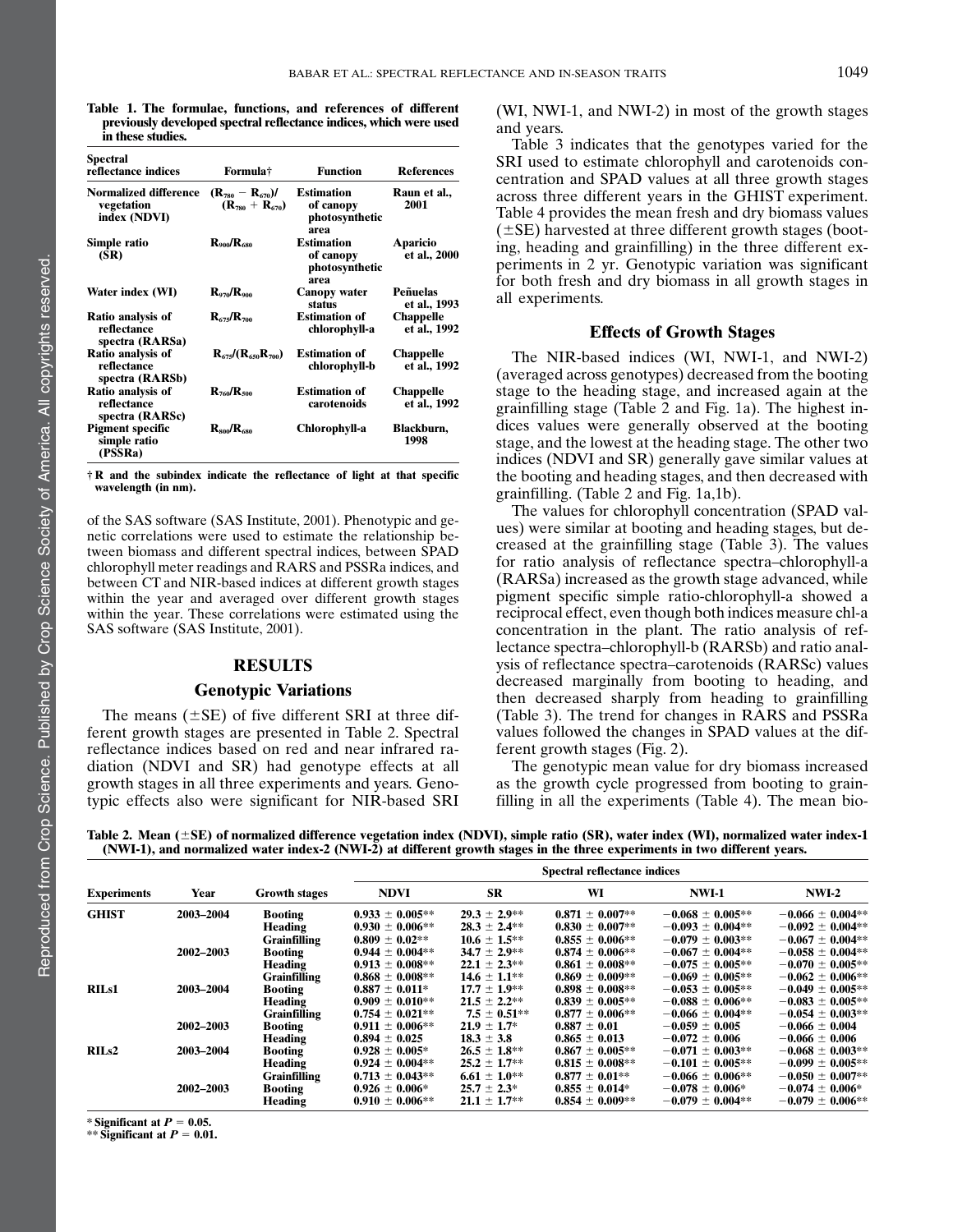Table 3. Mean  $(\pm SE)$  of chlorophyll concentration (SPAD values), ratio analysis of reflectance spectra-chlorophyll a (RARSa), pigment specific simple ratio-chlorophyll a (PSSRa), ratio analysis of reflectance spectra-chlorophyll b (RARSb), and ratio analysis of reflectance spectra-carotenoids (RARSc) at three individual growth stages across 3 yr in the GHIST experiment.

|                       | <b>Growth stages</b> |                     |                     |  |  |  |  |
|-----------------------|----------------------|---------------------|---------------------|--|--|--|--|
| <b>Indices</b>        | <b>Booting</b>       | Heading             | <b>Grainfilling</b> |  |  |  |  |
| <b>CHL(SPAD unit)</b> | $45.9 \pm 1.59**$    | $46.1 \pm 1.37**$   | $38.5 \pm 2.02**$   |  |  |  |  |
| <b>RARSa</b>          | $0.374 \pm 0.012*$   | $0.429 \pm 0.012**$ | $0.565 \pm 0.017**$ |  |  |  |  |
| <b>PSSRa</b>          | $27.5 \pm 2.215^*$   | $23.3 \pm 3.042**$  | $12.5 \pm 0.963**$  |  |  |  |  |
| <b>RARSb</b>          | $17.8 \pm 2.04*$     | $17.0 \pm 1.91**$   | $11.4 \pm 1.11**$   |  |  |  |  |
| <b>RARSc</b>          | $24.4 \pm 1.91*$     | $19.8 \pm 1.53*$    | $10.2 \pm 0.883**$  |  |  |  |  |

\* Significant at  $P = 0.05$ . \*\* Significant at  $P = 0.01$ .

mass at the three different growth stages in the GHIST experiment (year 2003–2004) were plotted against the values of the three different indices (NDVI, WI, and SR) in Fig. 1. This figure indicates that although the biomass accumulation increased with advanced growth stage, the values for NDVI and SR decreased. The value for WI decreased with the increase of biomass from booting to flowering, but increased at the grainfilling stage with the increase in biomass.

### Correlations between Dry Biomass and SRI

Spectral reflectance indices showed a significant phenotypic correlation with dry biomass at the heading and grainfilling stages (Table 5). Near infrared radiation– based indices were negatively correlated with dry biomass, while NDVI and SR were positively correlated. NDVI and SR were uncorrelated with dry biomass at the booting stage, but NIR-based indices (WI, NWI-1, and NWI-2) were consistently correlated with dry biomass with a single exception.

Phenotypic correlations increased between the indices and dry biomass as the crop transitioned from vegetative to reproductive stages. While dry biomass and NIR-based indices were correlated at the booting stage, the coefficients were lower than at the heading and grainfilling stages, except for the GHIST experiment in the year 2003–2004. Correlation coefficients calculated between dry biomass and NIR-based indices increased using values averaged over growth stages rather than correlation between dry biomass and NIR-based indices in individual growth stages, with a single exception. Consequently, very strong correlation among genotypes (GHIST) and genetic correlation (RILs1 and RILs2) were obtained between dry biomass and all indices when those correlations were calculated from values averaged over three growth stages within each year.

The relationships (phenotypic) between dry biomass and NDVI, SR and one of the NIR-based indices (NWI-2) are presented in a simple linear model (Fig. 3), where correlation coefficients were calculated from the values averaged over all the growth stages and years for biomass and SRI. The NIR-based index (NWI-2, Fig. 3c) explained a greater proportion of the variability than the other two indices (NDVI and SR) (Fig. 3a,3b). Considering all the phenotypic and genetic correlations in all experiments in all growth stages, NIR-based indices gave a higher predictive capacity to differentiate genotypes for total dry biomass than either NDVI or SR.

# Correlations between Dry Biomass and SPAD Values, RARSa, PSSRa, RARSb, RARSc

Chlorophyll concentration (SPAD values), PSSRa, RARSb, and RARSc gave positive phenotypic and genetic correlations, while RARSa showed negative phenotypic and genetic correlations with dry biomass (Table 6). The correlation coefficients increased with advancement in growth stage, and all indices had the greatest phenotypic correlations with dry biomass at the grainfilling stage. PSSRa, RARSb, and RARSc also had positive phenotypic correlations with biomass at the heading stage. When comparing all indices for their correlation with biomass (phenotypic correlation and correlation among genotypes), PSSRa, RARSb, and RARSc had a higher capacity to differentiate genotypes for biomass production than chlorophyll concentration (SPAD unit) and RARSa.

# Correlation between SPAD Values and RARSa, PSSRa, RARSb, and RARSc

The phenotypic correlations and the correlation among genotypes between chlorophyll concentration (SPAD unit) and other spectral reflectance based indices to estimate the concentration of chlorophyll and carotenoids (RARSa, PSSRa, RARSb, and RARSc) are presented in Table 7. In general, PSSRa, RARSb and RARSc showed significant phenotypic correlations with the SPAD unit values at the heading and grainfilling stages. The highest level associations were observed at

Table 4. Mean  $(\pm SE)$  of fresh weight (FW) and dry weight (DW) of biomass at three individual growth stages in three different experiments in two different years.

|           |                      |                  | <b>GHIST</b>     |                         | <b>RILs1</b>    |                  | RILs2            |  |
|-----------|----------------------|------------------|------------------|-------------------------|-----------------|------------------|------------------|--|
| Year      | <b>Growth stages</b> | FW               | DW               | FW                      | DW              | <b>FW</b>        | DW               |  |
|           |                      |                  |                  | $-g \, \text{m}^{-2}$ — |                 |                  |                  |  |
| 2003-2004 | <b>Booting</b>       | $2912 \pm 122$ * | $505 \pm 24*$    | $2281 \pm 242**$        | $392 + 40**$    | $2664 \pm 317**$ | $454 \pm 49**$   |  |
|           | Heading              | $3946 \pm 313**$ | $915 \pm 62$ **  | $2861 \pm 287**$        | $740 \pm 68$ ** | $3826 \pm 253**$ | $946 \pm 56$ **  |  |
|           | <b>Grainfilling</b>  | $3471 \pm 148**$ | $1247 \pm 48**$  | $2716 \pm 278**$        | $1075 \pm 77**$ | $3060 \pm 330**$ | $1224 \pm 132**$ |  |
| 2002-2003 | Booting              | $2133 \pm 220^*$ | $433 \pm 48^*$   |                         | $291 \pm 53*$   |                  | $412 \pm 33*$    |  |
|           | Heading              | $2820 \pm 162**$ | $1058 \pm 100**$ | $2909 + 229*$           | $587 \pm 53*$   | $3322 \pm 220**$ | $666 \pm 54**$   |  |
|           | Grainfilling         | $2875 \pm 256**$ | $1403 \pm 89**$  |                         |                 |                  |                  |  |

\* Significant at  $P = 0.05$ .

\*\* Significant at  $P = 0.01$ .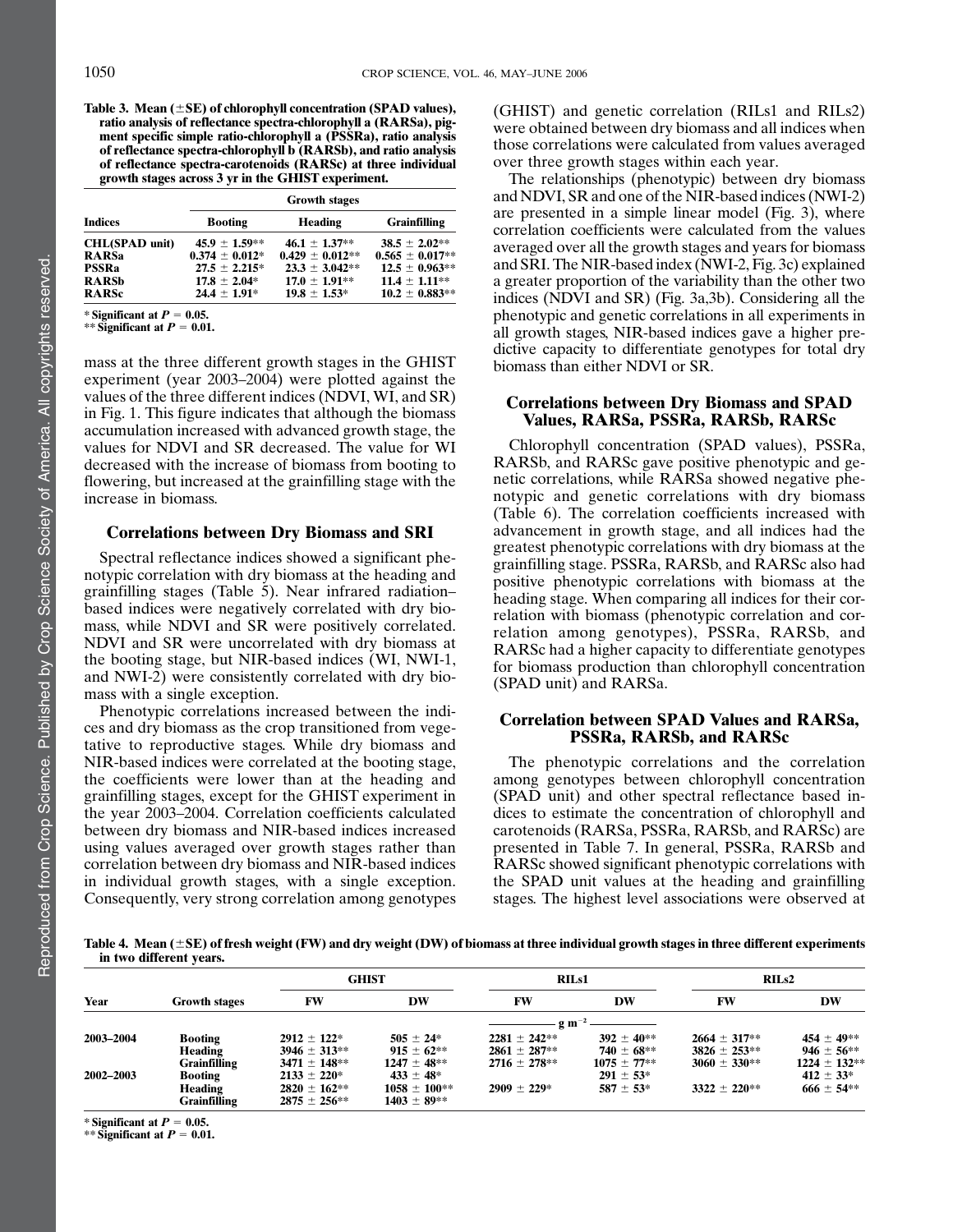

Fig. 1. The changes in values of normalized difference vegetation index (NDVI), water index (WI), and simple ratio (SR) with an increase in biomass and with the advancement of growth stages in experiment GHIST in year 2003–2004. Boot, Hd, and GF indicate the biomass and spectral indices were measured at booting, heading, and grainfilling.

the grainfilling stage. The combined correlation analysis between SPAD values and RARSa, PSSRa, RARSb, and RARSc also demonstrated that the association was higher at the generative growth stage than at the vegetative growth stage. Strong correlation among genotypes was also observed between the SPAD unit and PSSRa, RARSb, and RARSc, when the correlations were calculated from the values averaged over three growth stages. Linear relationships (phenotypic) were significant between the SPAD unit and PSSRa (Fig. 4a), RARSb (Fig. 4b), and RARSc (Fig. 4c) across three different years at the grainfilling stage. The model explained more than 50% of the variation between SPAD unit and PSSRa, RARSb, and RARSc. RARSa demonstrated poor phenotypic correlation and correlation among genotypes with chlorophyll concentration (SPAD values).

# Correlations between Canopy Temperature and NIR-Based Indices

Table 8 demonstrates the phenotypic correlations between CT and NIR-based indices (WI, NWI-1, and NWI-2), and the phenotypic correlation and genetic correlations between CT and NIR-based indices (with correlation coefficients calculated based on the values averaged over years and growth stages). All the NIRbased indices gave significant positive phenotypic correlations with CT when the relationship was tested at the heading and grainfilling stages. The relationship was much stronger at the grainfilling stage than at the booting stage. A high level of genetic correlation (RILs1 and RILs2) and correlation among the genotypes (GHIST) also existed between CT and the NIR-based indices.

# DISCUSSION

# Genotypic Variations

Statistically significant genotypic variation for different SRI have been reported previously in spring wheat under well-watered conditions at the grainfilling stage (Ball and Konzak, 1993), and in durum wheat under rainfed conditions at different growth stages (Aparicio et al., 2002). Both studies were conducted by using advanced, unrelated breeding genotypes. In this study, we used 15 widely adapted and unrelated CIMMYT wheat genotypes, and 25 and 36 RILs from two different crosses. The globally adapted genotypes expressed high variation for morphological traits such as green leaf area duration, height, plant type, heading and maturity dates, and yield potential. While the genotypic variations within the GHIST experiment were relatively large, the SRI were predictive of the performance of the various genotypes. The other two sets of experimental materials (RILs) were derived from single crosses and had less variation for morphological traits than that possessed by the genotypes in GHIST experiment. The genotypic variation for SRI found among RILs and its association with yield signify that these indices can be used to differentiate among breeding materials despite relatively low levels of morphological variation, and hence may have application in culling within early generations before breeding materials reach the expensive yield trial stage. The SRI that were developed based on NIR wavelengths expressed nonsignificant variation on some occasions. This result was accentuated by poor germination and a lack of soil coverage in one of the experiments, namely RILs1 in 2002–2003, which caused



Fig. 2. The trends of changes in pigment specific simple ratiochlorophyll-a (PSSRa), ratio analysis of reflectance spectrachlorophyll-b (RARSb), and ratio analysis of reflectance spectracarotenoids (RARSc) with the changes of values of SPAD in three different growth stages. Boot, Hd, and GF indicate the measurements were taken at booting, heading, and grainfilling.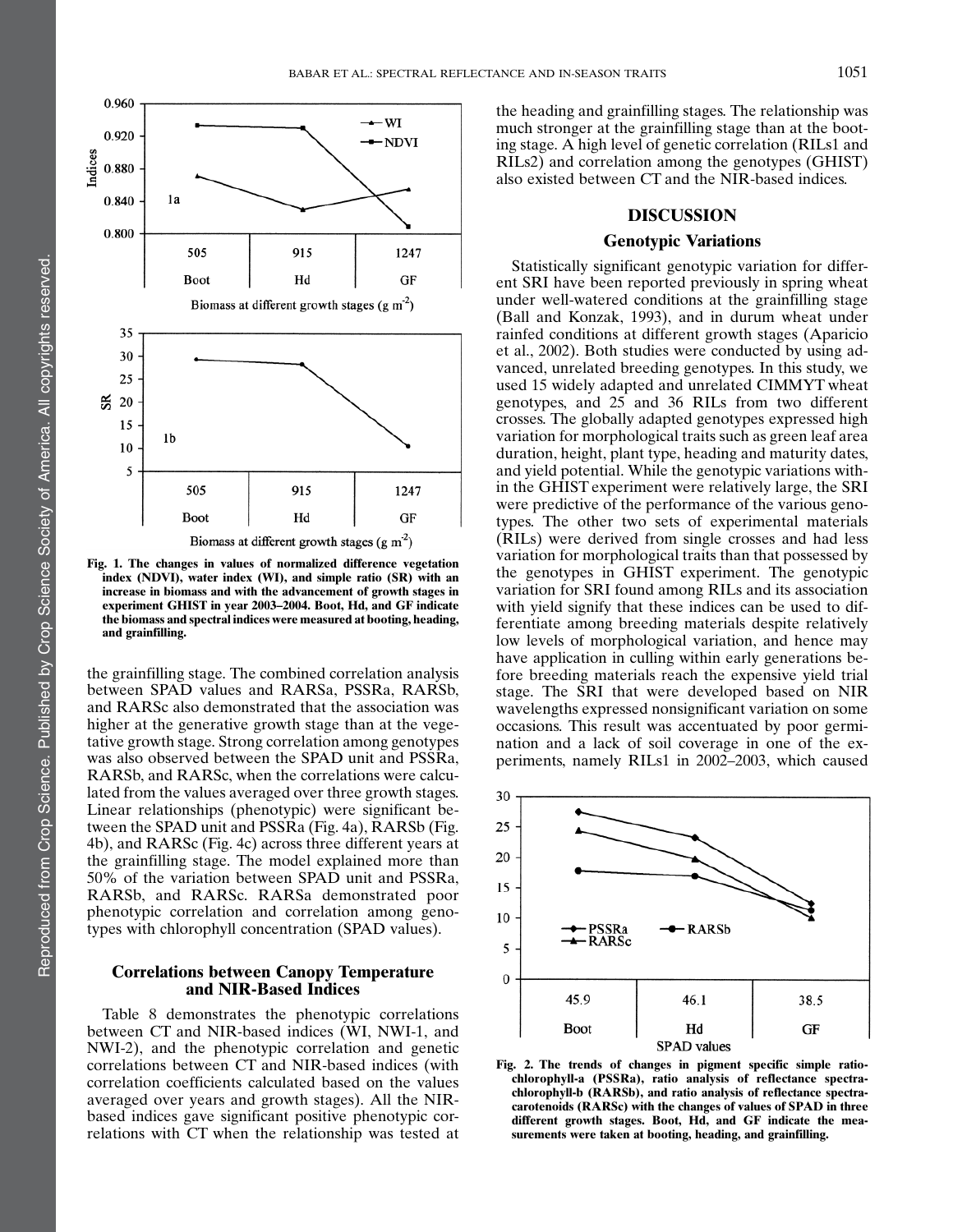|                   |              |                | Year 2003-2004 |                     |            |             |                | <b>Year 2002–2003</b> |                     |            |             |  |
|-------------------|--------------|----------------|----------------|---------------------|------------|-------------|----------------|-----------------------|---------------------|------------|-------------|--|
|                   |              |                |                | $r_{\rm p}$         |            | $r_{\rm g}$ |                |                       | $r_{\rm p}$         |            | $r_{\rm g}$ |  |
| <b>Experiment</b> | Indices†     | <b>Booting</b> | Heading        | <b>Grainfilling</b> | Mean‡      | Mean§       | <b>Booting</b> | Heading               | <b>Grainfilling</b> | Mean£      | Mean‡‡      |  |
| <b>GHIST</b>      | <b>NDVI</b>  | 0.526          | $0.534*$       | $0.662**$           | $0.788**$  | $0.777**$   | $-0.165$       | $0.578*$              | $0.681**$           | $0.657**$  | $0.836**$   |  |
|                   | SR           | 0.494          | $0.596*$       | $0.622*$            | $0.862**$  | $0.897**$   | $-0.097$       | $0.614*$              | $0.693**$           | $0.721**$  | $0.898**$   |  |
|                   | WI           | $-0.700**$     | $-0.592*$      | $-0.597*$           | $-0.903**$ | $-0.932**$  | $-0.552*$      | $-0.631**$            | $-0.736**$          | $-0.757**$ | $-0.821**$  |  |
|                   | <b>NWI-1</b> | $-0.712**$     | $-0.585*$      | $-0.600*$           | $-0.903**$ | $-0.938**$  | $-0.559*$      | $-0.632**$            | $-0.738**$          | $-0.760**$ | $-0.825**$  |  |
|                   | <b>NWI-2</b> | $-0.801**$     | $-0.604*$      | $-0.563*$           | $-0.883**$ | $-0.921**$  | $-0.629**$     | $-0.566*$             | $-0.800**$          | $-0.737**$ | $-0.806**$  |  |
| <b>RILs1</b>      | <b>NDVI</b>  | 0.187          | $0.787**$      | $0.654**$           | $0.763**$  | $0.843**$   | 0.060          | $-0.133$              |                     | 0.218      | 0.385       |  |
|                   | <b>SR</b>    | 0.079          | $0.791**$      | $0.697**$           | $0.843**$  | $0.880**$   | 0.073          | $-0.020$              |                     | 0.343      | $0.529**$   |  |
|                   | WI           | $-0.531**$     | $-0.713**$     | $0.704**$           | $-0.762**$ | $-0.706**$  | 0.007          | $-0.269$              |                     | $-0.158$   | $-0.023$    |  |
|                   | <b>NWI-1</b> | $-0.531**$     | $-0.696**$     | $0.691**$           | $-0.764**$ | $-0.708**$  | 0.100          | $-0.258$              |                     | $-0.009$   | $-0.234$    |  |
|                   | $NWI-2$      | $-0.588**$     | $-0.713**$     | $0.692**$           | $-0.764**$ | $-0.715**$  | 0.102          | $-0.170$              |                     | $-0.047$   | $-0.013$    |  |
| RIL <sub>s2</sub> | <b>NDVI</b>  | 0.216          | $0.504**$      | $0.453*$            | $0.445*$   | $0.414*$    | 0.111          | $0.530**$             |                     | $0.512**$  | $0.497**$   |  |
|                   | SR           | 0.158          | $0.487**$      | $0.464*$            | $0.487**$  | $0.561**$   | 0.095          | $0.514**$             |                     | $0.489**$  | $0.435*$    |  |
|                   | WI           | $-0.541**$     | $-0.697**$     | $-0.562**$          | $-0.700**$ | $-0.744**$  | $-0.315*$      | $-0.680**$            |                     | $-0.706**$ | $-0.867**$  |  |
|                   | <b>NWI-1</b> | $-0.517**$     | $-0.694**$     | $-0.564**$          | $-0.699**$ | $-0.751**$  | $-0.310*$      | $-0.679**$            |                     | $-0.695**$ | $-0.837**$  |  |
|                   | $NWI-2$      | $-0.563**$     | $-0.700**$     | $0.599**$           | $-0.693**$ | $-0.733**$  | $-0.330*$      | $-0.694**$            |                     | $-0.729**$ | $-0.887**$  |  |

Table 5. The phenotypic  $(r_p)$  and genetic correlations  $(r_q)$  between biomass and different spectral reflectance indices at three different growth stages in different experiments over a two-year period.

\* Significant at  $P = 0.05$ . \*\* Significant at  $P = 0.01$ .

† NDVI, normalized difference vegetation index; SR, simple ratio; WI, water index; NWI-1, normalized water index-1; NWI-2, normalized water index-2. ‡ Phenotypic correlation coefficients calculated from the values averaged over growth stages within year.

§ Genetic correlation coefficients calculated from the values averaged over growth stages within year.



Fig. 3. The relationship between biomass and normalized difference vegetation index (NDVI), simple ratio (SR), and normalized water index-2 (NWI-2) in three different experiments, with the correlation coefficients calculated from the averages over 2 yr for biomass and spectral reflectance indices. \*\* Significant at  $P = 0.01$ .

interference in the spectral reflectance measurements (Table 5). Elliott and Regan (1993) previously reported that NIR wavelengths might be affected by soil reflectance due to reduced soil coverage.

Large genotypic variation for biomass production, which is evident in our study at various growth stages, has also been reported by other authors in spring wheat (Calderini et al., 1997) and in durum wheat (Triticum turgidum L. var. durum) (Aparicio et al., 2002).

### Effect of Growth Stages

Younger wheat plants generally absorb more photosynthetically active radiation, and therefore, reflect more NIR. As the plants progress in growth stage, new tissue is formed (until all tillers have reached flag leaf emergence stage), but also older green tissue loses chlorophyll concentration, turns chlorotic and then necrotic. The latter increases the reflectance of the visible wavelengths and decreases reflectance at the NIR wavelengths. Normalized difference vegetation index and SR, which were developed based on the red (visible) and NIR wavelengths, give higher values at the early growth stages, but their values decrease with the advancement in growth cycle because the plants are losing photosynthetically active plant parts. This phenomenon is evident in our study and has also been reported by other researchers (Aparicio et al., 2000). Modern wheat genotypes reach maximum leaf area index at booting under irrigated conditions (Calderini et al., 1997) and subsequently the lower leaves senesce because of chlorophyll loss. Fischer et al. (1998) also found a decreasing photosynthetic rate with advanced growth stage under the same environmental conditions where the present study was conducted.

The NIR-based indices (WI, NWI-1 and NWI-2) were calculated combining information from 850, 900, and 970 nm. The 970-nm wavelength is a water absorption band and the sensitivity of this band depends on the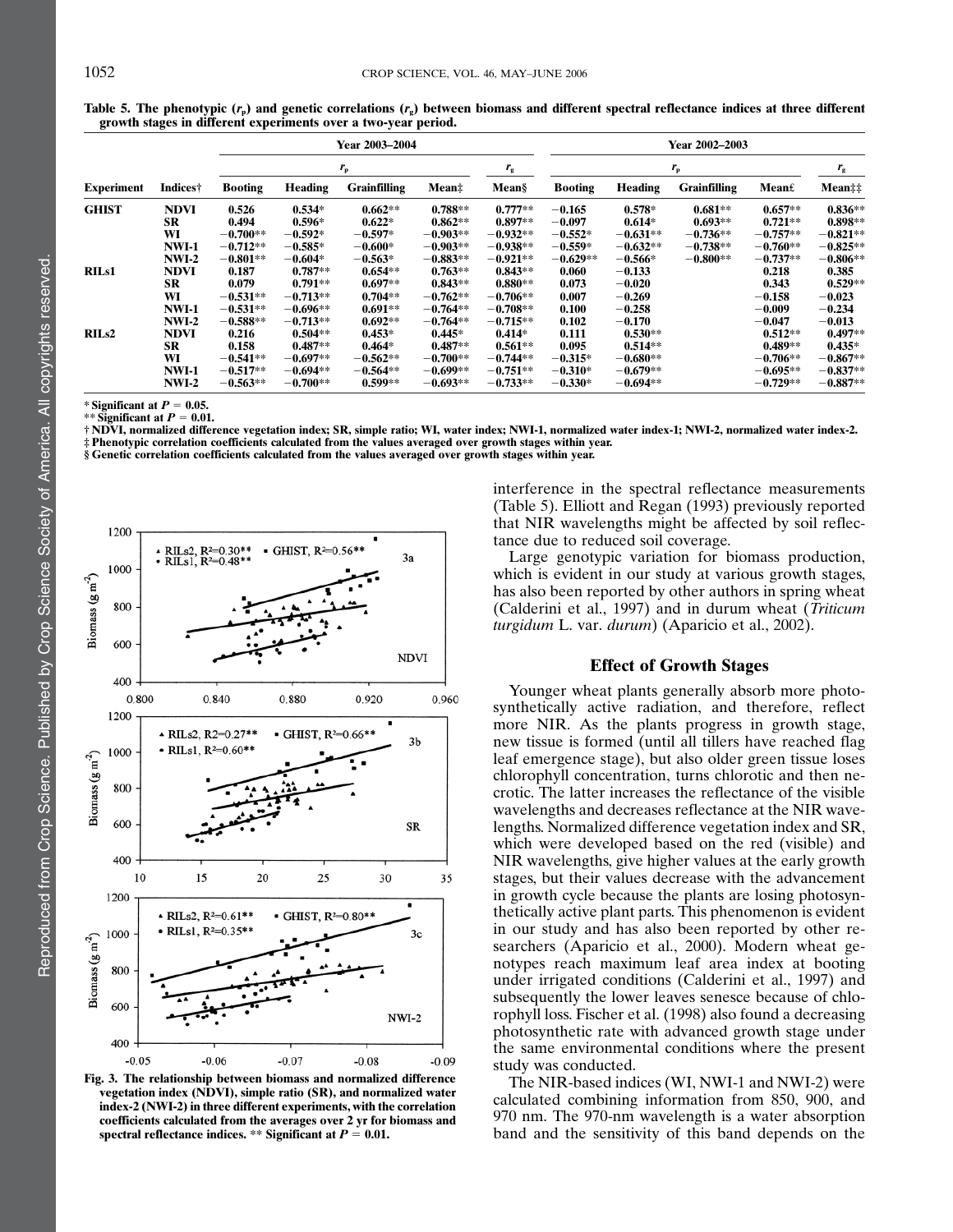Table 6. The phenotypic correlation  $(r_p)$  and correlation among genotypes  $(r_g)$  between biomass and chlorophyll concentration (SPAD values), ratio analysis of reflectance spectra-chlorophyll a (RARSa), pigment specific simple ratio-chlorophyll a (PSSRa), ratio analysis of reflectance spectra-chlorophyll b (RARSb), and ratio analysis of reflectance spectra-carotenoids (RARSc) at three different growth stages in two different years in experiment GHIST.

|           |                | <b>Growth stages</b> |           |                     |                   |            |  |  |
|-----------|----------------|----------------------|-----------|---------------------|-------------------|------------|--|--|
|           |                | $r_{\rm p}$          |           |                     |                   |            |  |  |
| Year      | <b>Indices</b> | <b>Booting</b>       | Heading   | <b>Grainfilling</b> | Mean <sup>†</sup> | Mean‡      |  |  |
| 2003-2004 | <b>CHL</b>     | 0.271                | 0.503     | $0.672**$           | $0.641**$         | $0.547*$   |  |  |
|           | <b>RARSa</b>   | $-0.052$             | $-0.480$  | $-0.594*$           | $-0.675**$        | $-0.753**$ |  |  |
|           | <b>PSSRa</b>   | 0.377                | $-0.547*$ | $0.661**$           | $0.785**$         | $0.801**$  |  |  |
|           | <b>RARSb</b>   | $0.619*$             | 0.385     | $0.558*$            | $0.863**$         | $0.899**$  |  |  |
|           | <b>RARSc</b>   | 0.410                | $0.566*$  | $0.643**$           | $0.829**$         | $0.843**$  |  |  |
| 2002-2003 | CHL            | 0.057                | 0.184     | $0.532*$            | 0.273             | 0.318      |  |  |
|           | <b>RARSa</b>   | 0.319                | $-0.256$  | 0.087               | $-0.250$          | $-0.214$   |  |  |
|           | <b>PSSRa</b>   | 0.167                | 0.418     | $0.646**$           | $0.662**$         | $0.681**$  |  |  |
|           | <b>RARSb</b>   | 0.058                | $0.597*$  | $0.612*$            | $0.757**$         | $0.864**$  |  |  |
|           | <b>RARSc</b>   | $-0.099$             | $0.658**$ | $0.601*$            | $0.703**$         | $0.732**$  |  |  |

\* Significant at  $P = 0.05$ .

\*\* Significant at  $P = 0.01$ .

† Phenotypic correlation calculated from the values averaged over three growth stages within a year.

‡ Correlation among genotypes was calculated from the values averaged over three growth stages within a year.

extent of penetration of radiation into the canopy, thus reflectance is more dependent on the total water content (Bull, 1991). Moreover, WI is influenced by leaf area index, and therefore by the total biomass (Royo et al., 2003). Jackson and Pinter (1986) found that the architecture of the plant canopy affects the direction of reflection of incident radiation. Near infrared radiation reflectance decreases with a change in leaf orientation, predominantly from horizontal to vertical at certain stages in the growth cycle (Jackson and Erza, 1985). The three NIR-based indices used in this study incorporated the water status of the canopy, and the index values decreased from booting to heading and increased again

from heading to grainfilling. The lower the value, the higher the amount of water that is retained by the canopy. The NIR penetrated more into the canopy at the heading stage because of the fully extended flag leaf. Moreover because of the higher total water content (fresh weight minus dry weight, Table 4) at that growth stage, more energy was absorbed from the radiation that penetrated into the canopy. The combination of these two factors contributed to the reduction in indices values from the booting to the heading stage. The indices values increased as the total water content decreased (Table 4), but the penetration of the NIR wavelength was still high because of the fully extended flag leaf at

Table 7. The phenotypic correlation  $(r_p)$  and correlation among genotypes  $(r_p)$  between SPAD values and ratio analysis of reflectance spectra-chlorophyll a (RARSa), pigment specific simple ratio-chlorophyll a (PSSRa), ratio analysis of reflectance spectra-chlorophyll b (RARSb), and ratio analysis of reflectance spectra-carotenoids (RARSc) at three different growth stages in three different years in the experiment GHIST.

|           |             |                      | <b>Indices</b> |              |              |              |  |  |
|-----------|-------------|----------------------|----------------|--------------|--------------|--------------|--|--|
| Year      |             | <b>Growth stages</b> | <b>RARSa</b>   | <b>PSSRa</b> | <b>RARSb</b> | <b>RARSc</b> |  |  |
| 2003-2004 | $r_{\rm p}$ | <b>Booting</b>       | 0.317          | 0.274        | $0.521*$     | 0.239        |  |  |
|           |             | Heading              | $-0.359$       | $0.777**$    | $0.610*$     | $0.760**$    |  |  |
|           |             | <b>Grainfilling</b>  | $-0.841**$     | $0.936**$    | $0.823**$    | $0.928**$    |  |  |
|           |             | Combine1†            | $-0.820**$     | $0.834**$    | $0.619**$    | $0.821**$    |  |  |
|           |             | Combine2‡            | $-0.885**$     | $0.872**$    | $0.858**$    | $0.878**$    |  |  |
|           |             | Mean§                | $-0.601*$      | $0.895**$    | $0.811**$    | $0.780**$    |  |  |
|           | $r_{\rm g}$ | Mean¶                | $-0.660**$     | $0.947**$    | $0.906**$    | $0.825**$    |  |  |
| 2002-2003 | $r_{\rm p}$ | <b>Booting</b>       | 0.473          | $-0.020$     | 0.278        | 0.014        |  |  |
|           |             | Heading              | 0.054          | 0.185        | 0.350        | 0.153        |  |  |
|           |             | <b>Grainfilling</b>  | 0.034          | $0.669**$    | 0.381        | 0.444        |  |  |
|           |             | Combine1†            | $0.438**$      | $-0.258$     | 0.194        | $-0.264$     |  |  |
|           |             | Combine2‡            | 0.068          | 0.302        | 0.313        | 0.252        |  |  |
|           |             | Mean§                | $-0.033$       | 0.373        | 0.429        | 0.383        |  |  |
|           | $r_{\rm g}$ | Mean¶                | $-0.02$        | 0.371        | 0.470        | 0.395        |  |  |
| 2001-2002 | $r_{\rm p}$ | <b>Booting</b>       | 0.341          | 0.078        | 0.225        | $-0.004$     |  |  |
|           |             | <b>Heading</b>       | 0.187          | $0.595*$     | $0.670**$    | 0.471        |  |  |
|           |             | <b>Grainfilling</b>  | 0.106          | $0.881**$    | $0.876**$    | $0.831**$    |  |  |
|           |             | Combine1†            | $-0.475**$     | $0.707**$    | 0.279        | $0.681**$    |  |  |
|           |             | Combine2‡            | $-0.361*$      | $0.884**$    | $0.413*$     | $0.828**$    |  |  |
|           |             | Mean§                | 0.117          | $0.751**$    | $0.672**$    | $0.606*$     |  |  |
|           | $r_{\rm g}$ | Mean¶                | 0.268          | $0.608*$     | $0.787**$    | $0.563*$     |  |  |

\* Significant at  $P = 0.05$ .

\*\* Significant at  $P = 0.01$ .

† Phenotypic correlation across three (booting, heading, and grainfilling) growth stages.

‡ Phenotypic correlation across two (heading and grainfilling) growth stages.

§ Phenotypic correlation calculated from values averaged over three growth stages within a year.

¶ Correlation among genotypes calculated from values averaged over three growth stages within a year.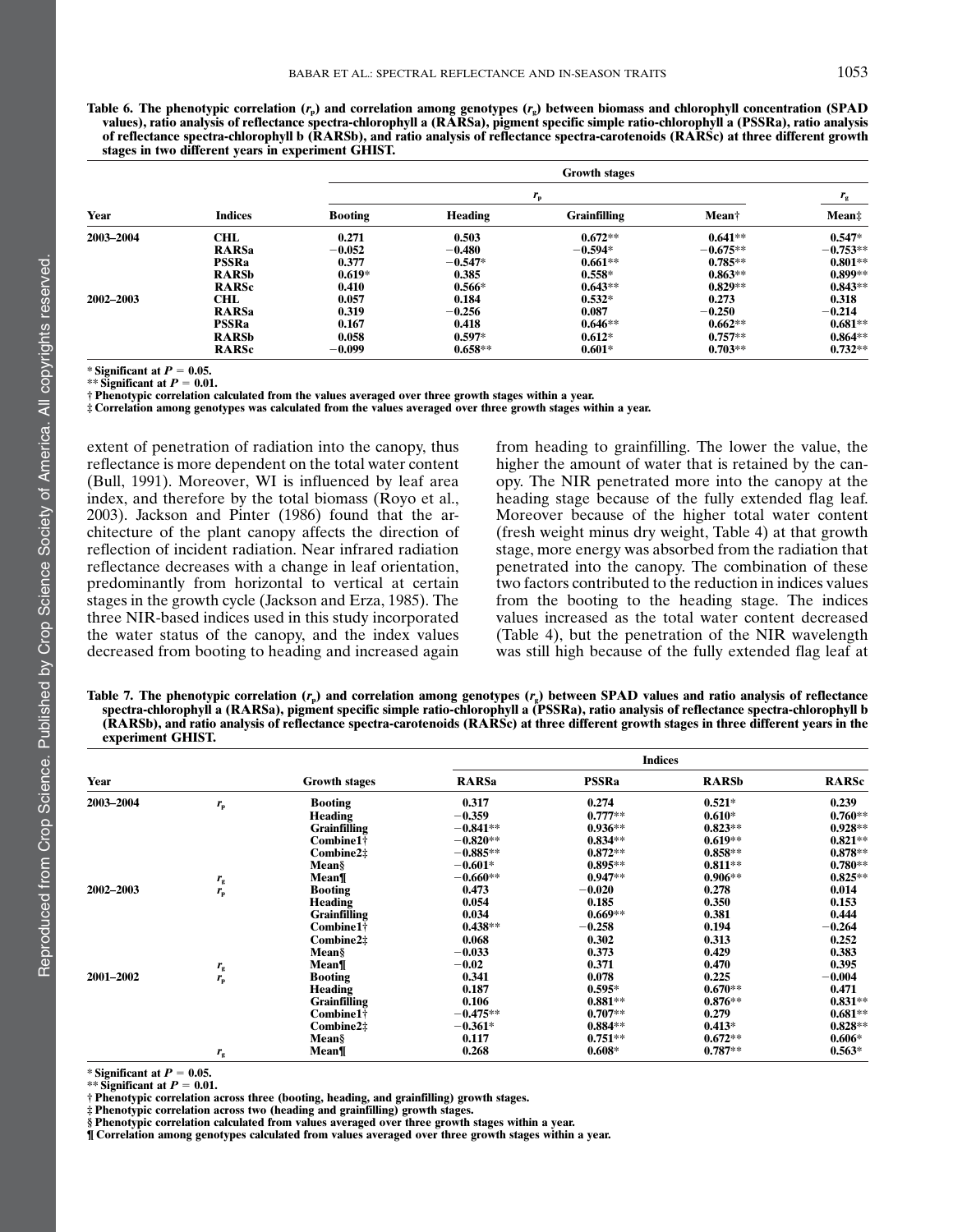

Fig. 4. Relationship between chlorophyll content (SPAD values) and pigment specific simple ratio-chlorophyll a (PSSRa), ratio analysis of reflectance spectra-chlorophyll b (RARSb), and ratio analysis of reflectance spectra-carotenoids (RARSc) across 3 yr in experiment GHIST at grainfilling stage. \*\* Significant at  $P = 0.01$ .

the grainfilling stage, which contributed to a lower value for the NIR-based indices at the grainfilling stage compared to the booting stage.

The SPAD and other visible wavelength based spectral indices (PSSRa, RARSb and RARSc) gave the highest values at the booting stage and maintained a similar value at the heading stage. However, the values decreased sharply at the grainfilling stage. RARSa gave the lowest value at the booting stage and the index was calculated by using the formula  $R_{675}/R_{700}$ . Because of the division of  $R_{675}$ by  $R_{700}$ , lower values reflect a high concentration of chlorophyll-a. Therefore, chlorophyll-a values decrease with plant development. Modern wheat varieties possess the highest leaf area index at or near the booting stage (Calderini et al., 1997), and afterward the lower leaves start to senesce. The decrease in indices values (based on different leaf pigments absorption bands) after booting is largely due to the loss of green plant tissue.

Biomass accumulation increased with advances in the growth cycle. The maximum accumulated dry biomass

was at the grainfilling stage in all experiments. The increase in biomass under irrigated conditions as growth stage progresses is logical and was also reported by Jackson and Pinter (1986) in spring wheat and Aparicio et al. (2000) in durum wheat.

### Correlation between Dry Biomass and SRI

The spectral indices based on NIR (WI, NWI-1, and NWI-2) generally showed a negative significant correlation with the dry biomass, and the correlation coefficients increased in value with an advance in growth stage. The highest correlation occurred either at the heading or the grainfilling stage. These indices are indicators of water status in the canopy; the lower the values, the greater the amount of water retained by the canopy. Therefore, negative correlations indicate a canopy with higher amounts of water and this corresponds to higher biomass production. The strong genetic correlation (RILs1 and RILs2) and correlation among genotypes (GHIST) between dry biomass production and the NIR-based indices (averaged over three growth stages) indicate that this relationship can be mainly attributed to the genotypes, and not to environmental factors.

A further correlation analysis was done to better understand the relationship between biomass and NIRbased indices. Canopy water content was estimated by deducting dry biomass from fresh biomass values (Ahlrichs and Bauer, 1983). The correlations between water content and dry biomass, and between water content and the NIR-based indices were subsequently calculated (data not presented). In general, a strong correlation was found between water content and dry biomass ( $r = 0.708 - 0.952$  in the different experiments). The correlation between water content and NIR-based indices ranged from  $-0.582$  to  $-0.904$  when estimated at heading and at grainfilling in the different experiments. Generally, the relationship between water content and NIR-based indices was higher at the reproductive growth stages than at the vegetative growth stages. These three-way associations between water content and NIR-based indices, and between water content and dry biomass has contributed indirectly to the association between biomass and NIR-based indices, and to the higher association in the reproductive growth stages than in the vegetative growth stages.

The superiority in performance among these three NIR-based indices was indistinguishable. Normalizing the WI (NWI-1 and NWI-2) did not improve the relationship. However, Tucker (1979) showed the superiority of a normalized index over a ratio index under water-stressed conditions. The normalization partially removed the disturbance caused by external factors such as soil interference, position of sun, illumination, and angle of view. Our study was done under irrigated conditions where the plots were more uniform and complete ground cover was achieved in the early growth stages, which minimized the interference from the soil. A constant field of view  $(25^{\circ})$  was used throughout the experimental cycle and the data were taken in the middle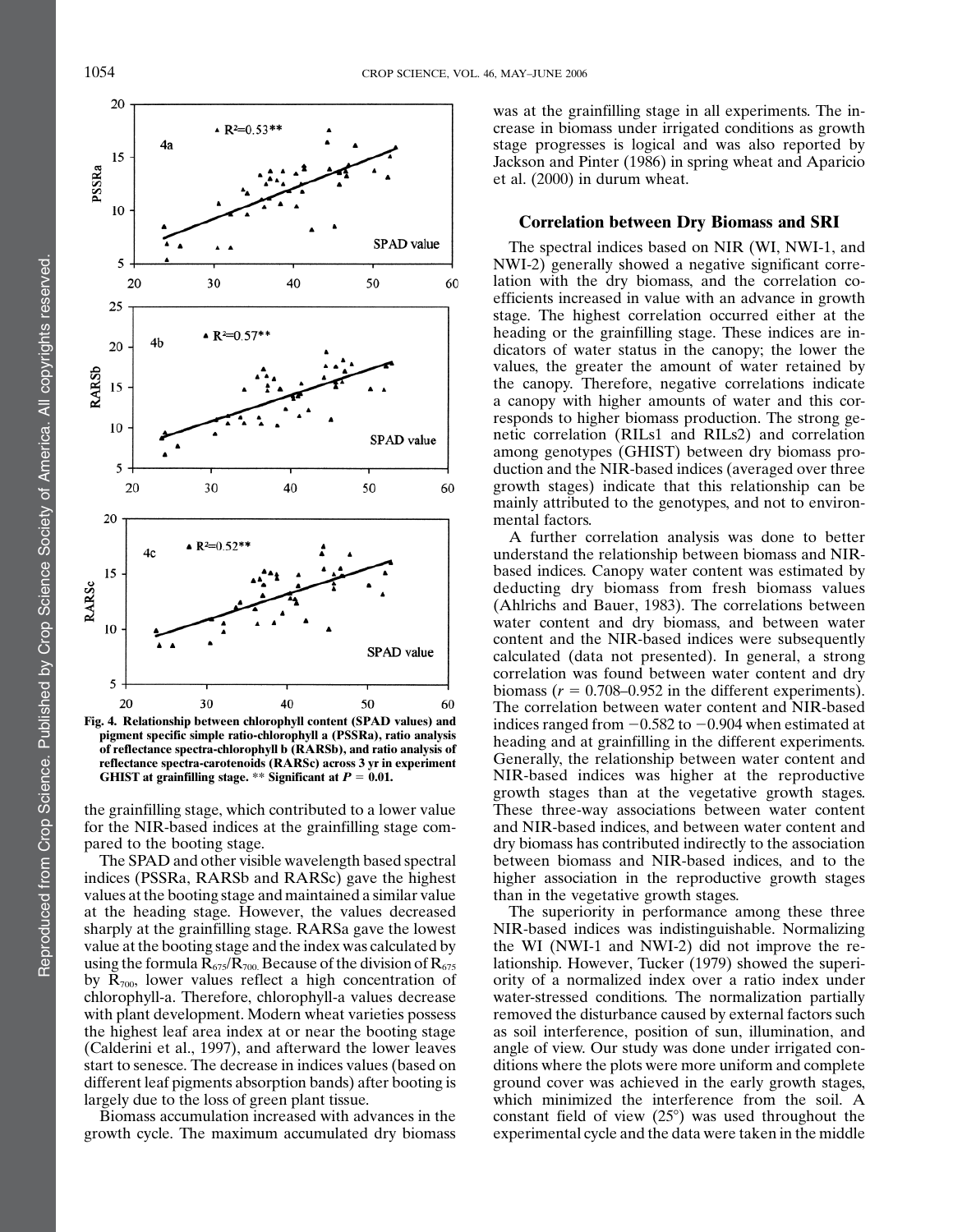|                   |             | Year              | <b>Growth stage</b> | <b>NIR-based indices</b> |              |           |  |
|-------------------|-------------|-------------------|---------------------|--------------------------|--------------|-----------|--|
| <b>Experiment</b> |             |                   |                     | WI                       | <b>NWI-1</b> | $NWI-2$   |  |
| <b>GHIST</b>      | $r_{\rm p}$ | 2003-2004         | <b>Booting</b>      | $-0.246$                 | $-0.238$     | $-0.141$  |  |
|                   |             |                   | Heading             | $0.732**$                | $0.715**$    | $0.728**$ |  |
|                   |             |                   | <b>Grainfilling</b> | $0.902**$                | $0.896**$    | $0.895**$ |  |
|                   |             | 2002-2003         | <b>Grainfilling</b> | $0.821**$                | $0.825**$    | $0.785**$ |  |
|                   |             | 2001-2002         | <b>Grainfilling</b> | $0.807**$                | $0.815**$    | $0.763**$ |  |
|                   |             | Mean <sup>†</sup> |                     | $0.775**$                | $0.768**$    | $0.741**$ |  |
|                   | $r_{\rm g}$ | Mean‡‡            |                     | $0.849**$                | $0.836**$    | $0.824**$ |  |
| <b>RILs1</b>      | $r_{\rm p}$ | 2003-2004         | <b>Booting</b>      | 0.233                    | 0.203        | 0.189     |  |
|                   |             |                   | <b>Grainfilling</b> | $0.756**$                | $0.763**$    | $0.794**$ |  |
|                   |             | 2002-2003         | <b>Booting</b>      | $0.489*$                 | 0.348        | 0.282     |  |
|                   |             |                   | <b>Grainfilling</b> | 0.292                    | 0.283        | 0.295     |  |
|                   |             | Mean <sup>†</sup> |                     | $0.601**$                | $0.596**$    | $0.576**$ |  |
|                   | $r_{\rm g}$ | $Mean$ :          |                     | 0.329                    | 0.368        | $0.508**$ |  |
| RIL <sub>s2</sub> | $r_{\rm p}$ | 2003-2004         | <b>Booting</b>      | $-0.265$                 | $-0.256$     | $-0.192$  |  |
|                   |             |                   | <b>Grainfilling</b> | $0.670**$                | $0.676**$    | $0.634**$ |  |
|                   |             | 2002-2003         | <b>Booting</b>      | $0.498**$                | $0.490**$    | $0.500**$ |  |
|                   |             |                   | <b>Grainfilling</b> | $0.699**$                | $0.699**$    | $0.700**$ |  |
|                   |             | Mean†             |                     | $0.646**$                | $0.647**$    | $0.669**$ |  |
|                   | $r_{\rm g}$ | Mean              |                     | $0.766**$                | $0.762**$    | $0.804**$ |  |

Table 8. The phenotypic  $(r_p)$  and genetic  $(r_g)$  correlations between canopy temperature and water index (WI), normalized water index-1 (NWI-1), and normalized water index-2 (NWI-2) at three different growth stages in three different experiments in two different years.

\* Significant at  $P = 0.05$ . \*\* Significant at  $P = 0.01$ .

† Phenotypic correlation calculated from values averaged over years and growth stages.

‡‡ Genetic correlation calculated from values averaged over years and growth stages.

of the day (1030 to 1330 h) under cloud-free conditions. These circumstances resulted in a minimal advantage for the normalized value over the ratio index, and a high correlation with all three indices made it difficult to determine that any specific one was superior. Similarly Royo et al. (2003) reported similar correlation values between grain yield and NDVI and SR under irrigated conditions in durum wheat when the spectral reflectance data were taken at the grainfilling stage by using 900 and 680 nm to develop the NDVI and the SR.

Normalized difference vegetation index and SR gave significant positive correlations with dry biomass when estimated at the heading and grainfilling stages in almost all occasions. Aparicio et al. (2000) reported a positive significant correlation between crop dry matter and NDVI and SR in durum wheat under irrigated conditions at the grainfilling stage. Correlation values generally increased with growth stage, which was also supported by Aparicio et al. (2000) and Aparicio et al. (2002) in durum wheat.

All indices studied explained the largest amount of variation when taken at the heading and grainfilling stages. Hence, those two stages appear to be the most appropriate time to utilize the spectral indices to discriminate the genotypes for biomass production, and thus crop productivity.

# Correlations between Dry Biomass and SPAD Values, RARSa, PSSRa, RARSb, RARSc

Estimation of green biomass from the measurements of spectral reflectance at the visible wavelengths is mainly based on the absorption of electromagnetic wavelengths by chlorophyll and associated pigments. A strong negative correlation between visible wavelengths and dry biomass was reported by Ahlrichs and Bauer

(1983) and Elliott and Regan (1993) in wheat under water-limiting conditions at low levels of biomass production. The light at visible wavelengths is highly absorbed by the green vegetation and at a very high concentration of pigments, the absorption of visible wavelengths (especially red light) is saturated by the pigments (Gitelson et al., 1996). In this study a low correlation was noted between indices based on visible wavelengths and SPAD values with biomass at the early growth stages. This may have been caused by a very high concentration of different pigments at the early growth stages, which made the indices insensitive to any differences among genotypes for biomass production. The correlation levels increased with advanced growth stages, when the plants started to lose their green photosynthetically active parts, thereby increasing the variability among the genotypes for the reflection of light at visible wavelengths, which was more effectively detected by the indices. The strong correlation among genotypes between biomass and the visible wavelength–based indices indicate the higher contribution of genotypic effects rather than environmental effects to these associations.

Even though RARSa and PSSRa are indicators of the chlorophyll-a concentration in the plant, a differential performance was observed between these indices to distinguish genotypes for biomass production. Blackburn (1998) developed the PSSRa index by using 680 and 800-nm wavelengths, which significantly improved the capacity to predict chlorophyll-a concentration over the RARSa index that was developed by Chappelle et al. (1992) using the 675 and 700 nm wavelengths. PSSRa combined information from both the red and NIR wavelengths, while RARSa combines information only from the red bands. Combining the information from the NIR wavelengths may have contributed to the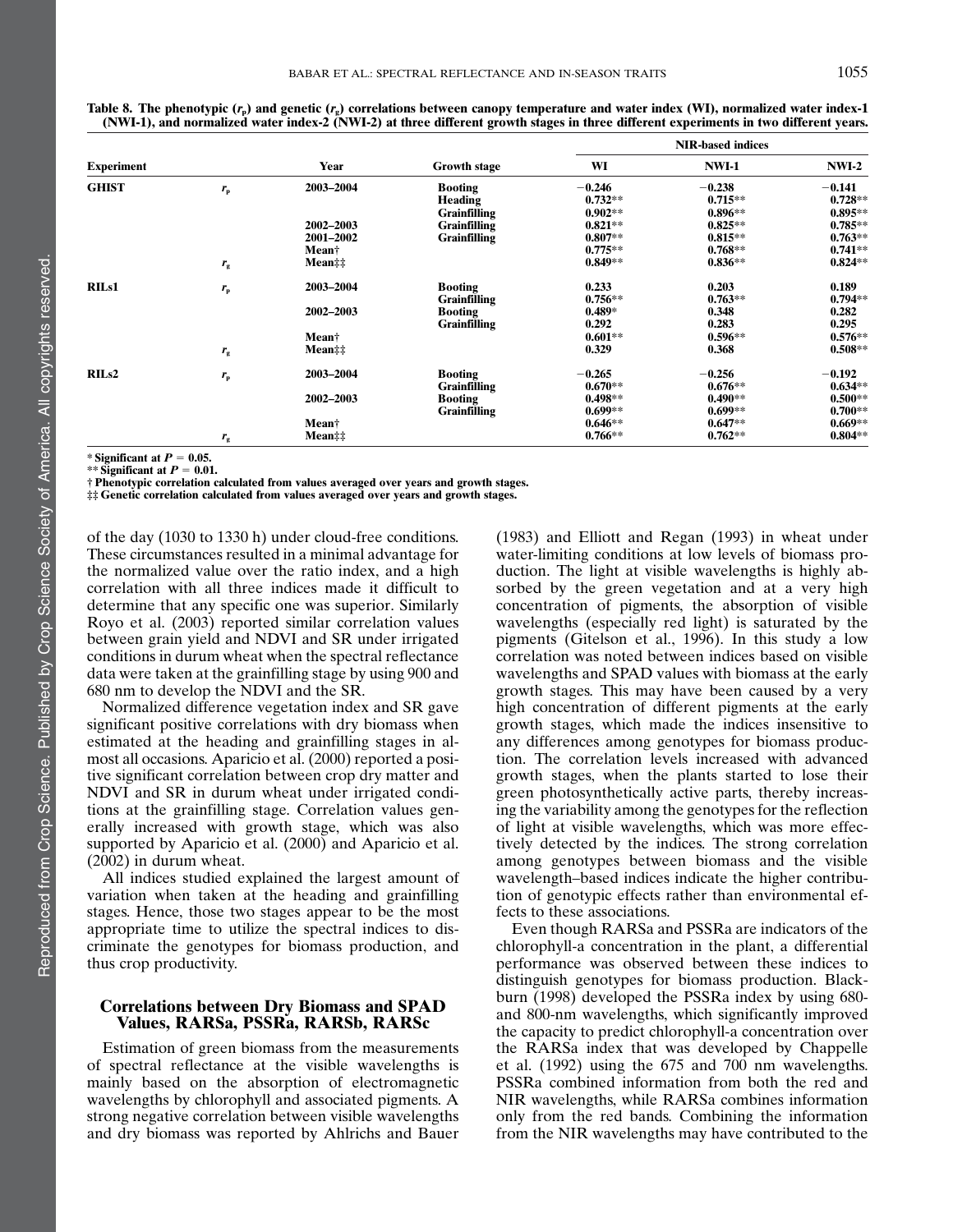improved correlation between biomass and PSSRa over RARSa. This study demonstrates the effectiveness of using PSSRa over RARSa at the genotypic level as well. It also demonstrates the possibility of using indices based on visible wavelengths to differentiate genotypes with high biomass production levels under irrigated conditions at reproductive growth stages when the accumulated biomass contributes to the total yield by partitioning assimilates to the grains.

# Correlation between SPAD Values and RARSa, PSSRa, RARSb, and RARSc

The SPAD-502 chlorophyll meter is a handheld portable instrument, which estimates chlorophyll, based on the amount of transmitted light in the chlorophyll absorption region of the spectrum. The SPAD chlorophyll meter uses light transmittance at 650 and 940 nm to estimate leaf chlorophyll concentration (Yadava, 1986; Dwyer et al., 1991), and thus monitors N status in corn leaves (Blackmer et al., 1994; Blackmer and Schepers, 1995). SPAD chlorophyll meter readings have been reported to be well correlated with different wavelengths (550, 650, 710 nm) under different N levels in corn (Blackmer et al., 1994; Schepers et al., 1996). RARSa, RARSb, and RARSc were developed to estimate chlorophyll-a, chlorophyll-b, and carotenoids in soybean (Chappelle et al., 1992), and PSSRa was developed to estimate chlorophyll-a in a range of plant species (Blackburn, 1998). Blackburn (1998) showed the optimum individual wavelengths for the estimation of different leaf pigments concentration such as chlorophyll-a, chlorophyll-b, and carotenoid were 680, 635, and 470 nm, respectively.

The SPAD chlorophyll meter uses single leaves to estimate chlorophyll concentration, but reflectance measurements can be made using the entire canopy. The advantage of reflectance measurements is that when made from above the canopy, they represent a more representative area relative to a single leaf. In this study, we have observed strong relationships between SPAD readings and PSSRa, RARSb, and RARSc when estimated at the heading and grainfilling stages, but the relationship was poor at booting. The relationship of these indices at booting was not well understood. At the later growth stages when the plants started to loose their pigments, both devices (chlorophyll meter and spectrometer) were equally effective, especially at the grainfilling stage. Our results verify the "greenness" as a factor in biomass production and the ability to accurately measure these differences should have an important impact on breeding progress where green leaf area duration (also known as "stay-green") is considered an important empirical trait in improving the productivity of genotypes.

### Correlation between Canopy Temperature and NIR-Based Indices

Canopy temperature or CTD (CT minus air temperature), which is sensed remotely using an infrared thermometer, has been shown to be closely associated with grain yield of wheat cultivars (Reynolds et al., 1994;

Fischer et al., 1998), as well as that of RILs and advanced breeding materials (Reynolds et al., 1998, 1999) in irrigated, high radiation environments. Leaf temperature is depressed below air temperature when water evaporates from the surface of leaves, thus keeping the canopy cooler. The WI assesses canopy water status and depends on the absorption of light by water at certain NIR wavelengths. The higher the water content of the tissue, the greater the absorption, and consequently the lower the reflectance. Peñuelas et al. (1997) showed that WI and CTD was well correlated under irrigated conditions across different salinity gradients at the genotypic level. Babar et al. (2006) found a strong association between grain yield of wheat and WI under the same environmental conditions where the present study was conducted.

In this study, strong positive correlations were observed between CT and NIR-based indices when the data were taken at heading and at the grainfilling stages. These strong positive correlations indicate that genotypes with higher water content (represented by lower NIR-based indices values) had lower CT. Thus, the canopy with higher water content are indicative of genotypes with higher biomass resulting from larger rates of carbon fixation associated with greater stomatal conductance and therefore, cooler canopies. Gutierrez-Rodriguez et al. (2004) suggested that the WI could be an alternative to CTD. Our results have reconfirmed that finding across a broad spectrum of genotypes. The combined information on these two traits can help plant breeders to select genotypes with higher water content and canopies with lower temperatures, thus identifying genotypes with higher productive capacity.

#### **CONCLUSIONS**

Spectral reflectance indices have shown the potential to differentiate genotypes for biomass production with different types of breeding lines of spring wheat under irrigated conditions. The best growth stages to apply the indices to differentiate genotypes for biomass production were heading and grainfilling. When comparing all the indices, those based on NIR (WI, NWI-1, and NWI-2) consistently demonstrated higher levels of association and explained a higher proportion of the variability compared with the other spectral indices (NDVI and SR). Our study has demonstrated the relationship between SRI and SPAD chlorophyll values to estimate chlorophyll and carotenoids in wheat at the genotypic level. The NIR-based indices showed a strong association with CT at the genotypic levels under irrigated conditions. The associations were stronger at the later growth stages compared to early growth stages for these physiological parameters. The correlations in RILs populations confirmed the genetic basis or link between biomass and SRI, and between other physiological traits indicated by SPAD values, RARS indices, and CT.

### REFERENCES

Ahlrichs, J.S., and M.E. Bauer. 1983. Relation of agronomic and multispectral reflectance characteristics of spring wheat canopies. Agron. J. 75:987–993.